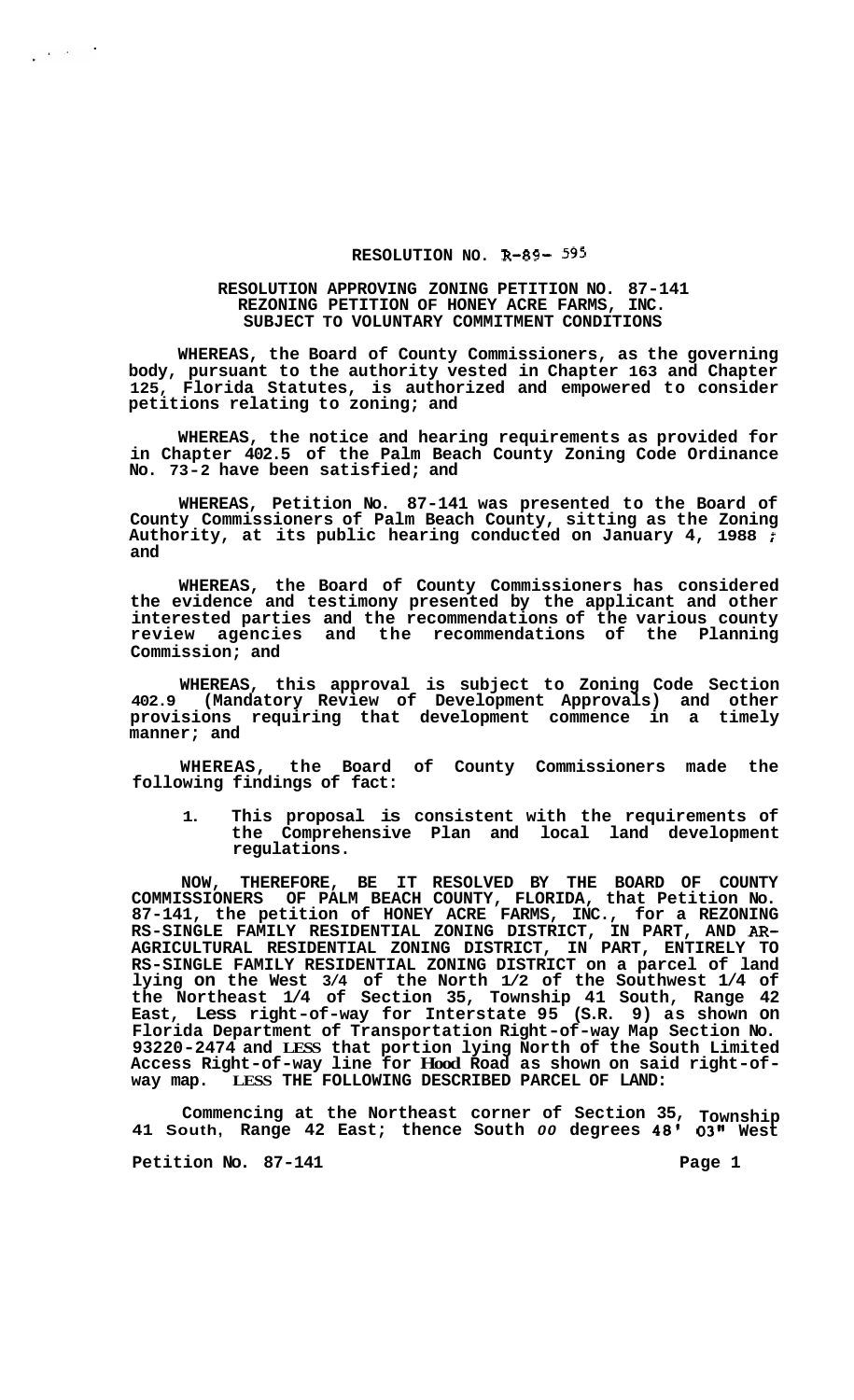**along the East line of said Section 35 (the East line of said Section 35 is assumed to bear South** *00* **degrees 48' 03" West and all other bearings are relative thereto) a distance of 1413.12 feet to a point on the centerline of Hood Road as described in Deed Book 1139, Page 281; thence North 88 degrees** *06'* **58'' West along said centerline a distance of 1646.55 feet to a point on the East line of the West 3/4 of the North 1/2 of the Southwest 1/4 of the Northeast 1/4 of said Section 35; thence South** *00*  **degrees 49' 19" West along the aforementioned line a distance of 617.99 feet to a point on the Southwesterly right of way line of Interstate 95 as shown on Florida Department of Transportation Map Section Number 93220-2474, said point being the POINT OF BEGINNING of the hereinafter described parcel: Thence continue South** *00* **degrees 49' 19'' West a distance of 48.21 feet to a point on the South line of the West 3/4 of the North 1/2 of the Southwest 1/4 of the Northeast 1/4 of said Section 35; thence North 88 degrees 18' 22" West along said line a distance of 456.57 feet; thence North 00 degrees** *50'* **10" East a distance of 81.03 feet; thence North 44 degrees 09' 50" West a distance of 386.57 feet; thence North 88 degrees 18 22" West a distance of 258.06 feet to a point on the North-South 1/4 section line of said Section 35; thence North** *00* **degrees 50' loB1 East a distance of 204.65 feet to a point on the South right-of-way' line of Hood Road as shown on said Department of Transportation Right-of-way Map; thence South 78 degrees 23' 03" East a distance of 209.95 feet; thence South 88 degrees 06'** *58"* **East a distance of 521.50 feet to the point of intersection with the Southwesterly right of way line of Interstate 95; thence South 27 degrees 59' 44'' East along said right-of-way line a distance of 539.61 feet to the POINT OF BEGINNING, located on the east side of an unnamed access road, approximately 150 feet south of Hood Road, and approximately .9 mile east of Military Trail (SR 809), was approved as advertised, subject to the following voluntary commitments:** 

- **1. Prior to Subdivision Review Committee, the petitioner shall file a Unity of Title on the subject parcel as described on Exhibit No. 2 (Survey)**
- **2. The developer shall meet the stormwater retention requirements in effect at the time of the permit application for the applicable drainage district. However at a minimum, this development shall retain onsite the first one inch of the stormwater runoff per Palm Beach County Subdivision and Platting Ordinance 73-4, as amended. The drainage system shall be maintained in an acceptable condition as approved by the County Engineer.**
- **3. Paved access to the site via a local street shall have a minimum of two ten (10) foot travel lanes.**

**4. Compliance with Palm Beach County's Subdivision Code** 

**Petition No. 87-141 Page 2 Page 2**